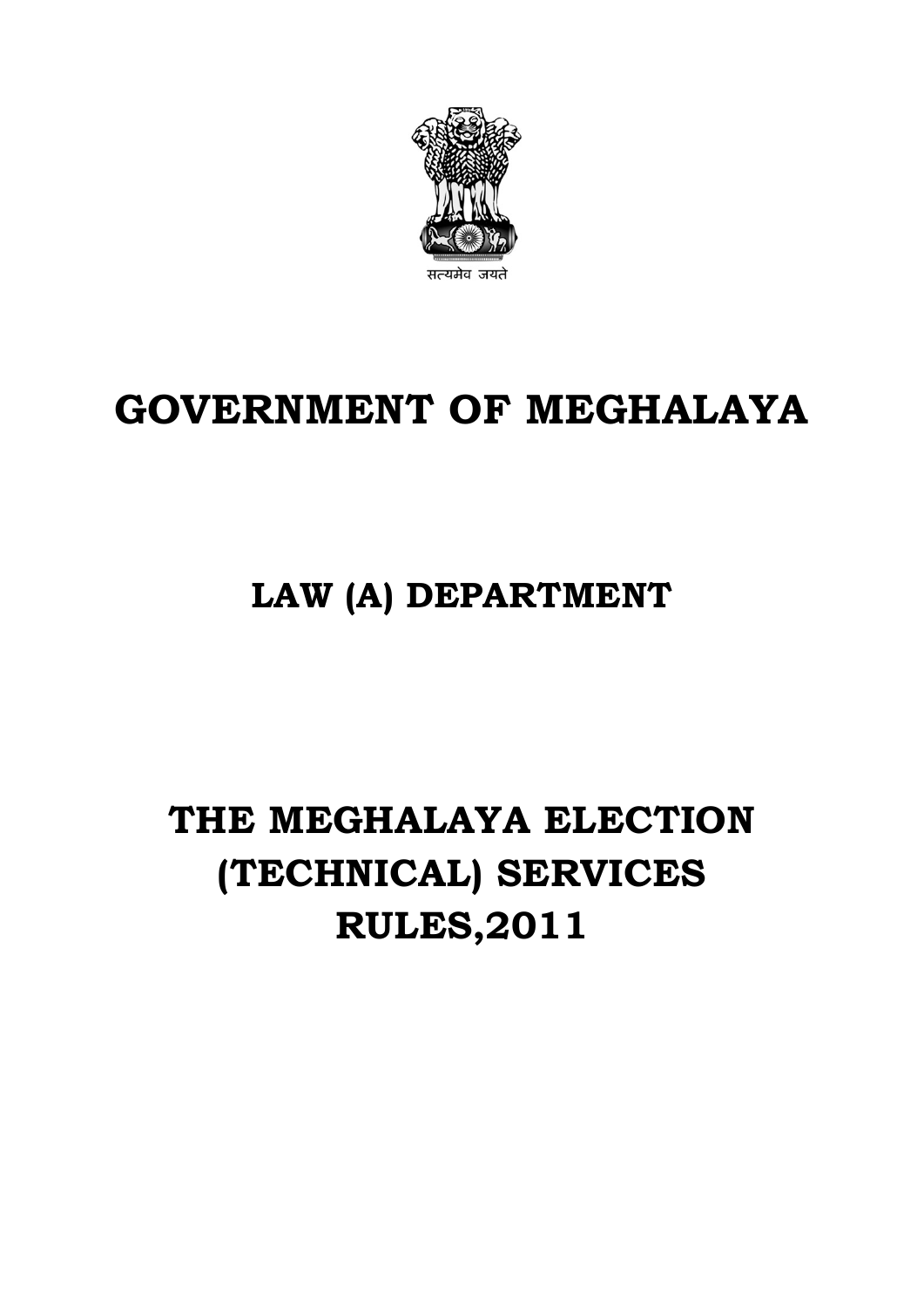#### **The 22nd September, 2011**

**No. EL-54/2007/15** – In exercise of the powers conferred by the proviso to Article 309 of the Constitution of India, the Government of Meghalaya is pleased to make the following Rules regulating the recruitment and the conditions of Services of persons appointed to the Technical Cell of Election Department of Meghalaya.

- **1. Short Title and Commencement**:- These Rules may be called the "The Meghalaya Election (Technical) Services Rules, 2011.
	- (2) They shall come into force from the date of this notification.
- **2. Definitions**:- In these Rules unless there is anything repugnant in the subject or context:-
	- (a) "Appointing Authority" means
		- (1) The Governor of Meghalaya in respect of the Gazetted posts.
		- (2) The Chief Electoral Officer in respect of the Non-Gazetted posts.
	- (b) "Commission" means the Meghalaya Public Service Commission.
	- (c) "Committee" means the Committee constituted under Rule 8 of the Meghalaya Election (Technical) Service Rules, 2011 or a Selection Committee under Rule 9 as the case may be.
	- (d) "Government" means the Government of Meghalaya.
	- (e) "Governor" means the Governor of Meghalaya.
	- (f) "Member of the Service" means a member of "The Meghalaya Election (Technical) Service.
	- (g) "Service" means the Meghalaya Election (Technical) Service.
	- (h) "State" means the State of Meghalaya.
	- (i) "Year" means the Calendar Year.
	- (j) "Schedule" means the Schedule appended to these Rules.
- **3. Constitution of Service:** There shall be constituted a Service to be known as "The Meghalaya Election (Technical) Service consisting of the following persons, namely:-
	- (1) Persons appointed to different posts in the Service before the commencement of these Rules.
	- (2) Persons appointed to different posts in the Service in accordance with the provisions of these Rules.
- **4. Composition of the Service** :- (1) The Service shall consist of the following grades and posts, namely:-

| (i) Senior Grade | $\overline{\phantom{a}}$ | Senior System Engineer and above. |
|------------------|--------------------------|-----------------------------------|
| $(ii)$ Grade I   | $\overline{\phantom{a}}$ | System Engineer.                  |
| $(iii)$ Grade II | $\overline{\phantom{a}}$ | Senior Assistant System Engineer. |
| $(iv)$ Grade III | $\overline{\phantom{a}}$ | Assistant System Engineer.        |
|                  |                          |                                   |

- (2) Each of the categories of posts in clauses (i), (ii), (iii) and (iv) of sub-rule (1) shall form an independent cadre. Members of the lower cadre shall have no claim for appointment to any of the higher cadre except in accordance with the provisions made in these Rules.
- **5. Status** :- The status of members of the Service holding posts in Senior Grade and those holding posts in Grade I shall be class-II as gazetted officers, and the status of the members of the service holding posts in Grade II and Grade III shall be class III gazetted officers.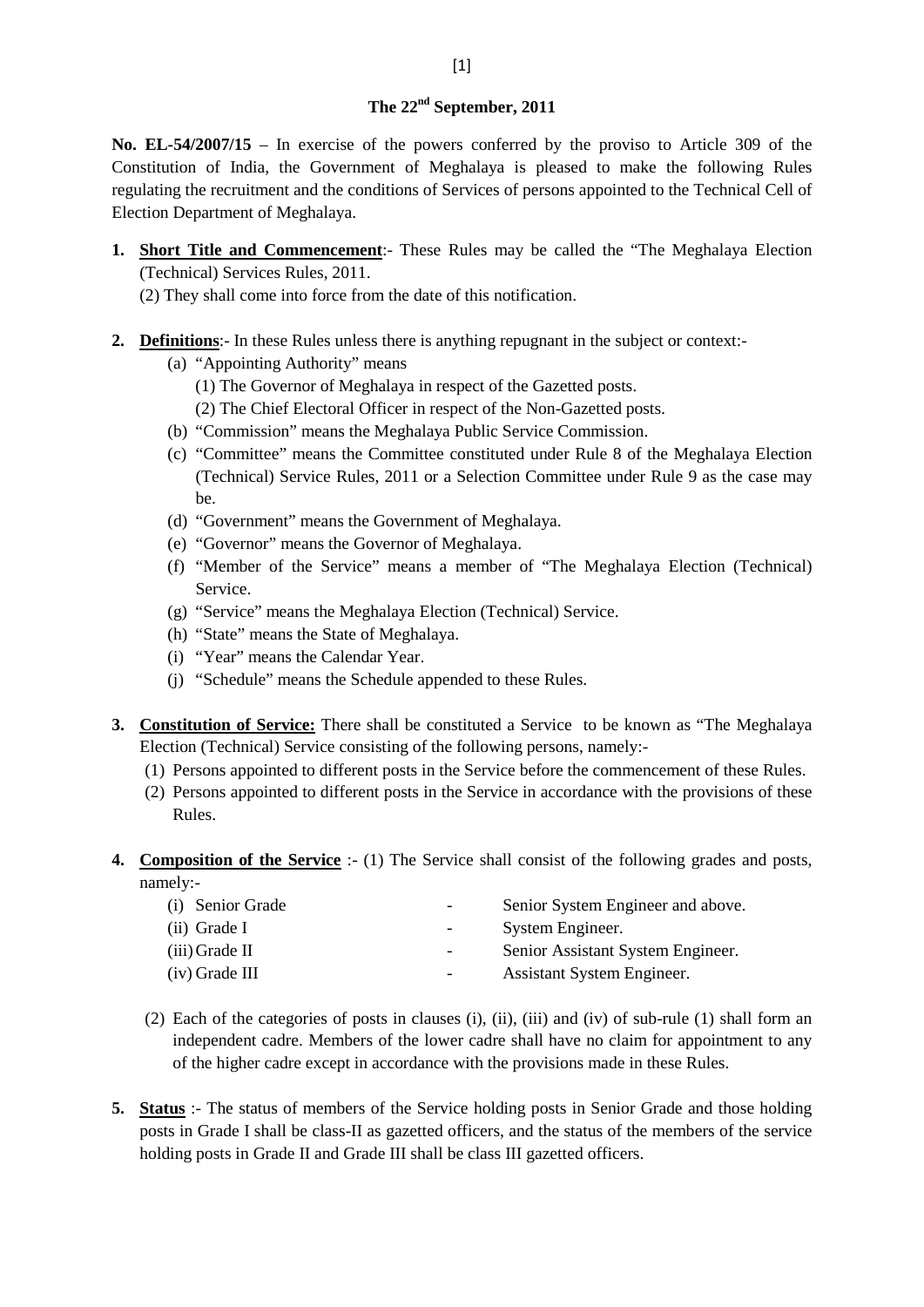**6. Strength of the Service**:- The Strength and composition of the Service shall be such as may determined by the Governor from time to time.

(2) At the commencement of those Rules, the strength of these Service and posts therein shall be as shown in Schedule I.

#### **7. Method of Recruitment**:-

- (1) **Senior Grade**:- Appointment to the Senior Grade-I post shall be made by promotion from the select list of the Grade-I officers prepared under sub-rule (1) (ii) of Rule 4, who have completed at least 3 (three) years of continuous service on the first day of the year in which the selection is made.
- (2) **Grade-I** :- Appointment to the Grade-II post shall be made by promotion from the select list of the Grade-II officers under sub-rule (1) (iii) of Rule 4, who have completed at least 3 (three) years of continuous service on the first day of the year in which the selection is made.
- (3) **Grade-II** :- Appointment to the Grade-II post shall be made by promotion from the select list of the Grade-III officers prepared under sub-rule (1) (iv) of Rule 4, who have completed at least 3 (three) years of continuous service on the first day of the year in which the selection is made.

Provided further that if suitable candidates are not available in the next lower post, the vacancies shall be filled up by promotion from amongst the members of the Service belonging to further lower post who have rendered not less than 7 (seven) years of continuous Service in that post on the first day of the year in which the selection is made and included in the Select List approved under sub-rule (4) of Rule 11.

- (4) **Grade-III** :- Appointment to the posts in Grade III shall be made by direct recruitment on the result of the competitive examination conducted by the Commission.
- **8. Departmental Promotion Committee:** (1) For the purpose of appointment by promotion under sub-rule  $(1),(2)$  and  $(3)$  of Rule 7 to Posts carrying scales of pay the maximum of which is Rs.33,690.00 and above there shall be a Departmental Promotion Committee consisting of the following members:-

|    | <b>Chief Secretary</b>                                         | Chairman                |
|----|----------------------------------------------------------------|-------------------------|
| 2. | Principal Secretary/ Commissioner and Secretary/Secretary      | Member                  |
|    | Elections Department.                                          |                         |
| 3. | Additional/Joint Chief Electoral Officer, Elections Department | <b>Member Secretary</b> |
| 4. | Commissioner and Secretary/Secretary/ Additional Secretary     | Member                  |
|    | Personnel & A.R. Department or his Representative.             |                         |
| 5. | Commissioner and Secretary/Secretary Finance Department or     | Member                  |
|    | his Representative.                                            |                         |

The Committee may invite any other person to attend its meeting if and when considered necessary.

(2) For the purpose of the appointment by promotion under Rule 7 to posts carrying scales of pay the maximum of which less than Rs. 33,690.00 there shall be a Departmental Promotion consisting of the following members:-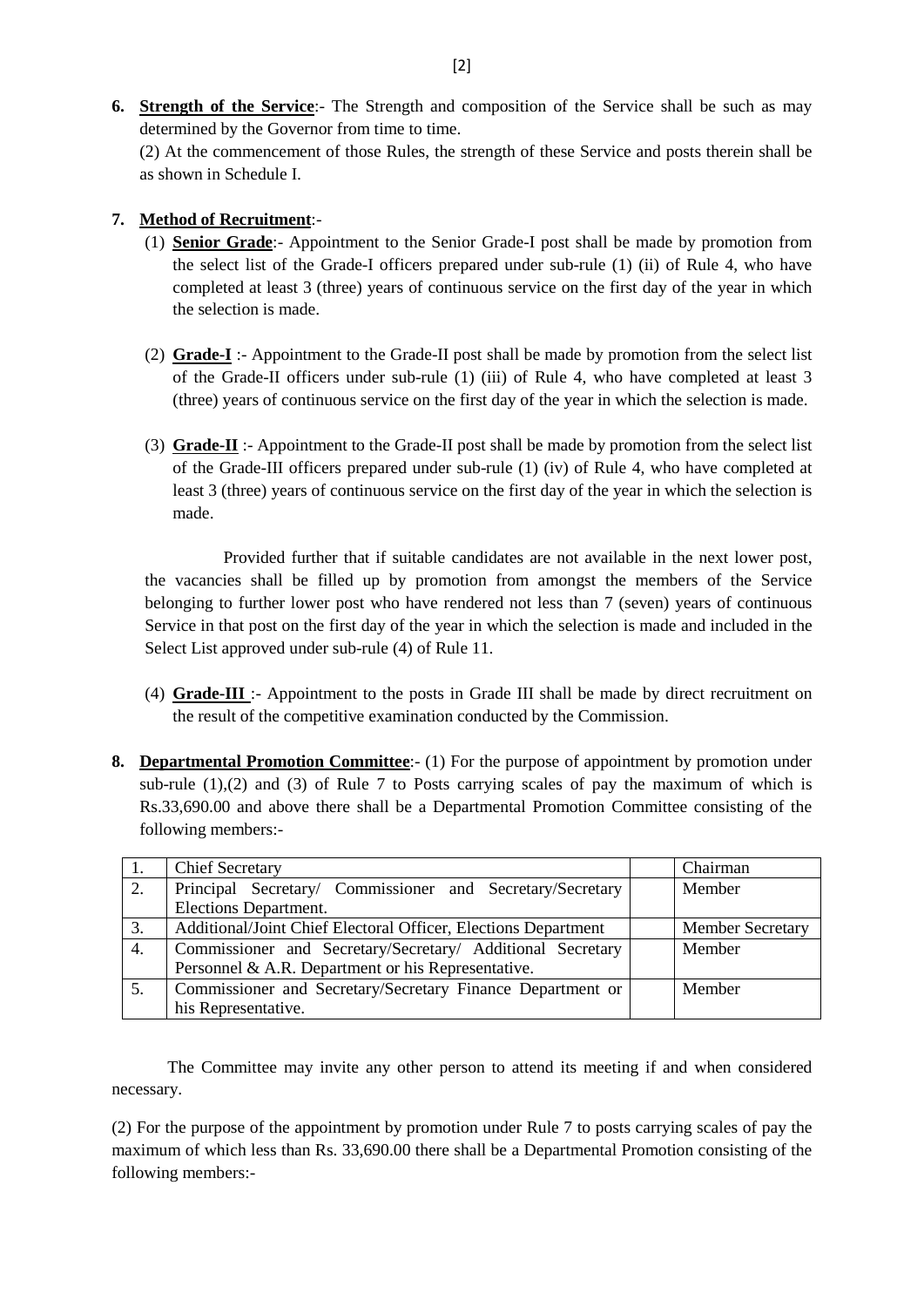|    | Principal Secretary/ Commissioner and Secretary/Secretary<br>Elections Department.                               | Chairman                |  |  |
|----|------------------------------------------------------------------------------------------------------------------|-------------------------|--|--|
| 2. | Additional/Joint Chief Electoral Officer, Elections Department                                                   | <b>Member Secretary</b> |  |  |
| 3. | Commissioner and Secretary/Secretary/ Additional Secretary<br>Personnel & A.R. Department or his Representative. | Member                  |  |  |
| 4. | Commissioner and Secretary/Secretary Finance Department or<br>his Representative.                                | Member                  |  |  |

The Committee may invite any other person to attend its meeting if and when considered necessary.

- **9. Procedure for preparing the Select List** :- (1) At the beginning of each year the Appointing Authority shall refer to the Committee, the approximate number of vacancies likely to occur in each grade of the Service during the year. To enable the Committee to prepare the Lists for promotion to those grades, the Appointing Authority shall furnish the Committee with the following documents, namely:-
	- (i) A list of the members of the Service drawn up in order of seniority and consisting three times the number of vacancies referred to in sub-rule (1):

Provided that such restriction shall not apply in respect of post where the total number of eligible persons is less than three times the number of vacancies and in such a case the Committee shall consider all the eligible Officers.

- (ii) The Character Rolls and Service Records of such members.
- (iii)Any other documents and information as may be considered necessary by the Appointing Authority or required by the Committee.
- (2) The Committee after examining the Character Rolls, Service Records and their documents in respect of all such persons, shall prepare a List based on seniority with due regard to merit and suitability. The number of persons to be included in the List shall be according to the actual number of vacancies available at the particular grade. The List shall be forwarded by the Committee to the Appointing Authority.
- (3) The names of persons in the list shall be placed in order of preference for promotion. In every case where a junior member is selected in preference to his seniors the Committee shall record in writing the reasons for doing so.
- (4) For the purpose of appointment by promotion under sub-rules  $(1),(2)$  &  $(3)$  of Rules 7, the Appointment Authority shall consider the list prepared by the Committee along with the Character Rolls and Service Record and other documents in respect of each person in the list and unless he considers that any change is necessary, approve the list. If the Appointing Authority considers it necessary to make any change in the list received from the Committee, he shall inform the committee of the change proposed and after taking into account and after taking into account the comments if any, of the committee, approve the said list finally with or without modification as may, in his opinion to be just and proper.
- (5) The list as approved under sub-rule (4) above shall form the select list for the purpose of appointment by promotion under Sub-Rule  $(1)$ ,  $(2)$  &  $(3)$  of Rule 7.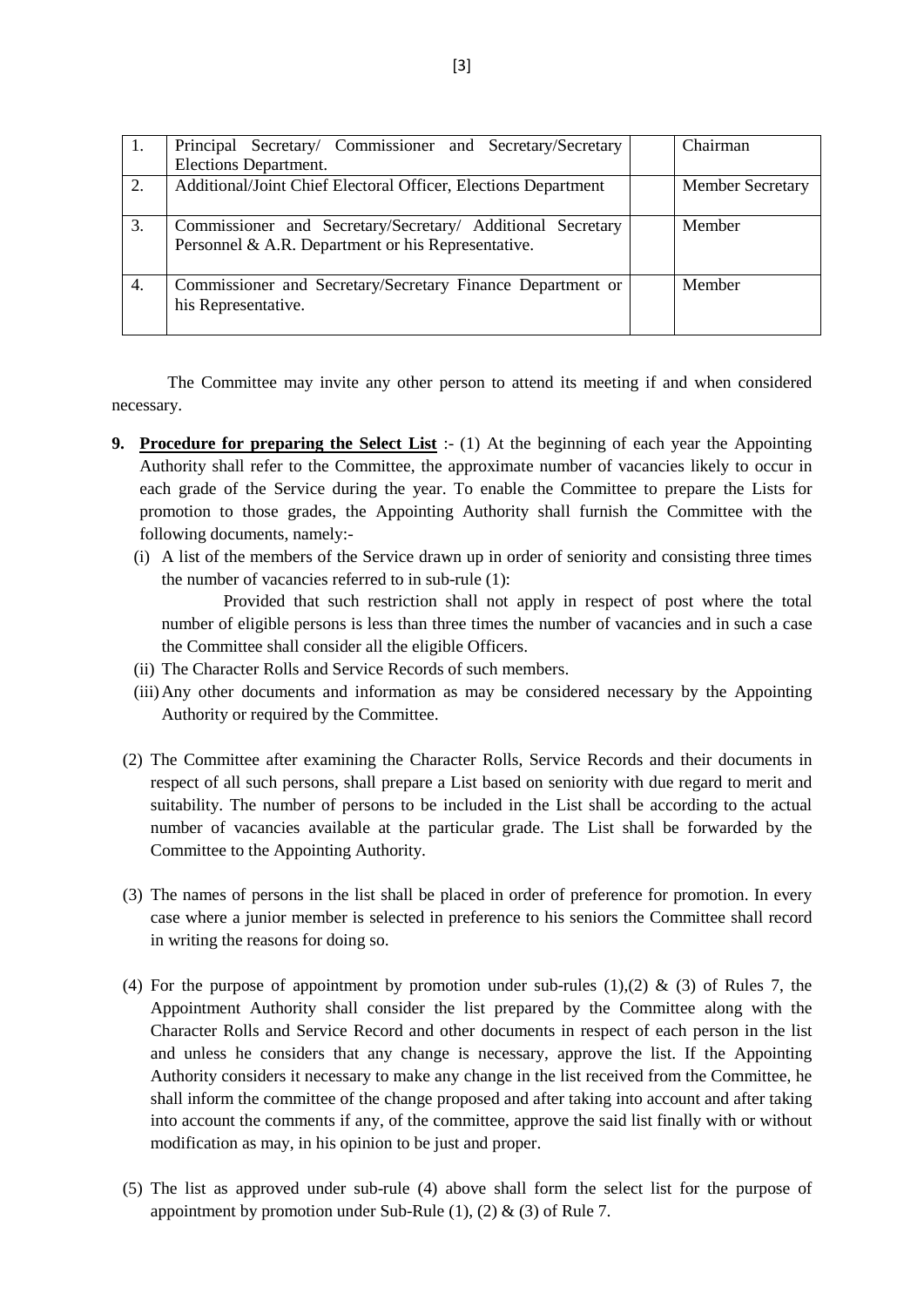**10. Validity of the Select List** :- The Select List shall remain in force for a period of one year unless its validity is extended by the Appointing Authority:-

Provided that such an extension shall not be for a total period exceeding six months.

Provided further that in the event of any great lapse in the conduct or performance of duties on the part of any person in the Select List, the Appointing Authority may, if he thinks fit, remove the name of such person from the Select List in consultation with the Committee where the name of such persons appears in the select list which has been finalized in consultation with the Committee, the committee shall be consulted and the reason (s) for removal of the name from the select list shall be recorded in writing.

(2) The Committee shall meet once a year to review the Select List.

**11. Direct Recruitment**: - (1) Competitive Examination for direct recruitment under sub-rule (4) of Rule 7 shall be held at such intervals as the Appointing Authority may, in consultation with the Commission from time to time determined. The date on which and the place in which the examination shall be held, shall be fixed by the Commission.

(2) The examination shall be conducted by the Commission in accordance with such Syllabus as the Appointing Authority may from time to time make in consultation with the commission.

(3) Of the number of vacancies to be filled up on the result of each examination, there shall be reservation in favour of candidates belonging to Schedule Castes and Scheduled Tribes to the extent and subject to the conditions as the Government may from time to time prescribed.

(4) On the basis of the results of the Competitive Examination, the Commission shall prepare a list of all successful candidates in order of merit, which shall be determined in accordance with the aggregate marks obtained by each candidate and if two or more candidates obtain equal marks, the Commission shall arrange in order of their relative merit which shall be determined in accordance with the general suitability of the candidates for appointment to the post. The number of persons to be included in the list shall be as according to the actual vacancies likely to occur during the recruitment year plus 10 percent of such actual vacancies or 2 (two) names whichever is more. The list shall be forwarded by the Commission to the Appointing Authority.

(5) The inclusion of a candidate's name in the list confer no right to appointment unless the Government is satisfied after such inquiry as may be considered necessary that the candidate is suitable in all respect for appointment to the post and that appointment to any post in the Service is subject to availability of vacancy.

**12. Conditions of eligibility for appearing at the Competitive Examination** :- In order to be eligible to complete at the examination for direct recruitment, a candidate must satisfy the following conditions, namely:-

1) Nationality: - He must be a citizen of India.

2) Age: - He must have attained the age of 18 years and must not have exceeded the age of 27 years on the first day of the year in which the advertisement for the post is made.

Provided that in the case of candidate belonging to Scheduled Caste and Scheduled Tribes, the upper age limit will be subject to relaxation made by the Government from time to time.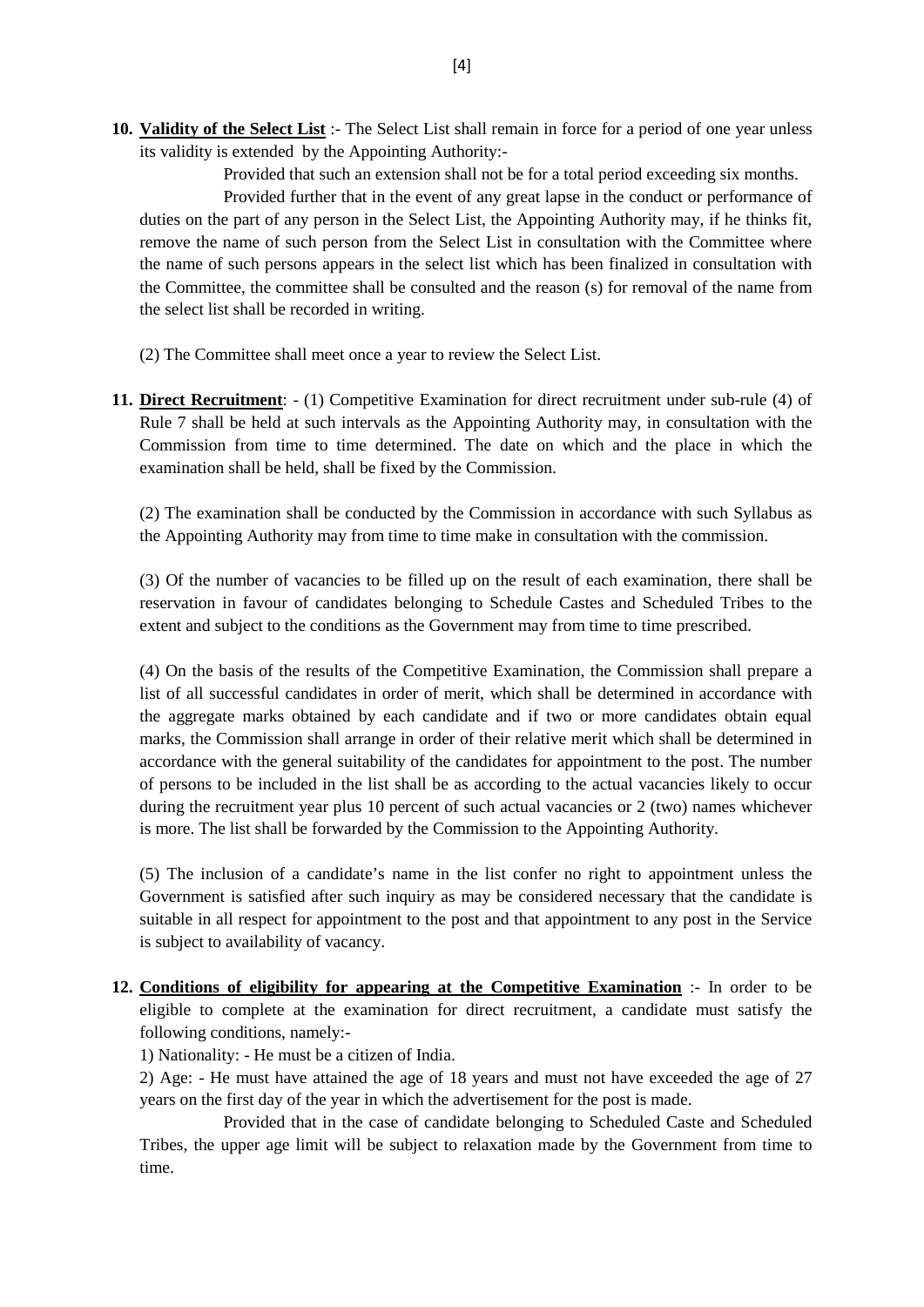3) Education Qualification:- As laid down in the Schedule-II

**13. Disqualification for appointment to the Service** :- (1) No person shall be appointed who, after such medical examination as the Government may prescribed, is not found to be in good mental or bodily health and free from any physical defect or infirmity which may render him unfit in the discharge of his duties.

(2) No persons shall be appointed to the service who had been convinced for any offence involving moral turpitude.

(3) No person who has more than one spouse living shall be eligible for appointment to the Service:

Provided that the Governor may, if he is satisfied that there are special grounds for doing so exempt any person from the operation of this sub-rule.

(4) No person who attempts to enlist support for his candidature either directly or indirectly by any recommendation either written or oral or by any other means, shall be appointed to the Service.

**14. Appointment to the Service**:- Appointment to any in the Service under Rule 7 shall be made by the Appointing Authority and shall also be published in the Meghalaya Gazette.

(2) (i) Subject to the provisions of sub-rule (3) and (5) of Rule 11, appointment shall be made from time to time in the order in which the names of candidates appear in the Merit List prepared under sub-rule (4) of Rule 12.

(ii) A person appointed by direct recruitment shall join within 15 days from the date of receipt of the order of appointment, failing which, and unless the Appointing Authority extend the period of joining, which shall not in any case exceed three months, the appointment shall be cancelled.

(3) Appointment under sub-rule (1), (2)  $\&$  (3) of Rule 7 shall be made in the order in which the names of candidates appear in the Select List approved by the Committee on under sub-rule (4) of Rule 9.

**15. Probation** :- Every person appointed to the Service under sub-rule (4) or Rule 7 shall be on probation for a period of 2 (two) years:

Provided that the period of probation may for good and sufficient reason be extended by the Appointing Authority in any individual case by a period not exceeding 2 (two) years:

Provided further that where a person appointed to the post in the Service could not be placed under probation for want of permanent vacancy, any period which he has rendered in a temporary capacity, may having regard to his performance be counted towards the period of probation:

**16. Departmental Examination and Training**:- (1) All officers who joined the Service prior to the Commencement of these Rules undergo training prescribed from time to time and shall, successfully pass such prescribed training (s).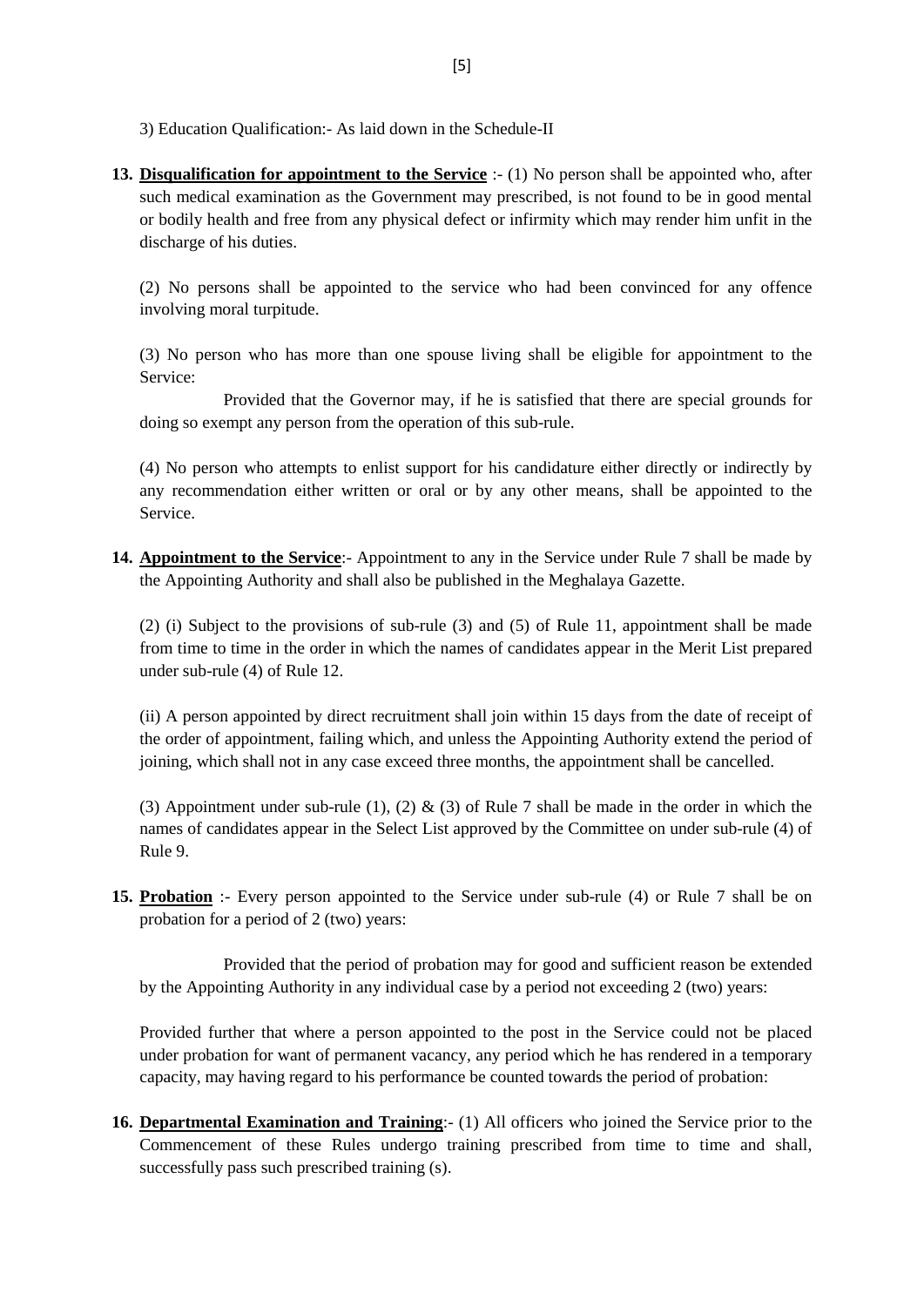(2) Every person appointed to the Service after commencement of these rules shall, during the period of probation; pass the Departmental Examination conducted by the Commission and complete successfully such training as may be prescribed by the Appointing Authority from time to time.

- **17. Discharge or Reversion** :- Where the Appointing Authority finds that the performance of duty by any member of the Service, appointed by promotion, is unsatisfactory or where he is found unfit to hold the post at any time during the period of probation, such member shall be liable to the reverted to his next lower post or grade.
	- (2) A member of the Service appointed by direct recruitment shall be liable to be discharged if

(a) He fails to make sufficient use of the opportunities given during the training or otherwise fails to give satisfactory performance during the period of probation; or

(b) He fails to pass the Departmental Examination unless the Appointing Authority permits him to sit for re-examination in the subject or subjects in which he failed; or

(c) On any information received relating to his nationality, age, health, character and antecedents the Appointing Authority is satisfied that the probationer is ineligible or otherwise unfit for being a member of the Service.

**18. Seniority**: - (1). The *inter se* seniority of the members of the Service in any cadre appointed on or after 21 January 1972, but before the commencement of these rules, shall be in the order in which their names appeared in the respective lists prepared by the Commission or the Select Lists approved by the Commission.

(2) The *inter se* seniority of the members of the Service appointed to different cadres after he commencement of these rules shall he in the order in which their names appear in the Merit List prepared under sub-rule (4) of Rule 11 or in the Select List approved under sub Rule (4) of Rule 9.

Provided that, in any cadre, a member of the Service appointed by promotion/selection shall be senior to a member appointed by direct recruitment, where such selection falls in the same year.

(3) If confirmation of any member of the Service is delayed on account of his failure to qualify for such confirmation: he shall lose his seniority vis-à-vis such of his juniors in his cadre as may be confirmed earlier than him. His original position within the cadre shall however, be restored on his confirmation subsequently.

- **19. Confirmation** :- (1) Confirmation of a member of the Service in a cadre shall be made according to his seniority in that cadre subject to the following conditions:-
	- (a) That he has served not less than one year in the post where he is to be confirmed.
	- (b) That performance of the employees is satisfactory (to be judge on the basis of Annual Confidential Reports and other relevant records).
	- (c) That there is no departmental proceeding/vigilance enquiry against him, and,
	- (d) Subject to availability of vacancy and that no officer holds a lien on it.

(2) Confirmation of a probationer shall be made according to his seniority in that cadre subject to the following conditions:-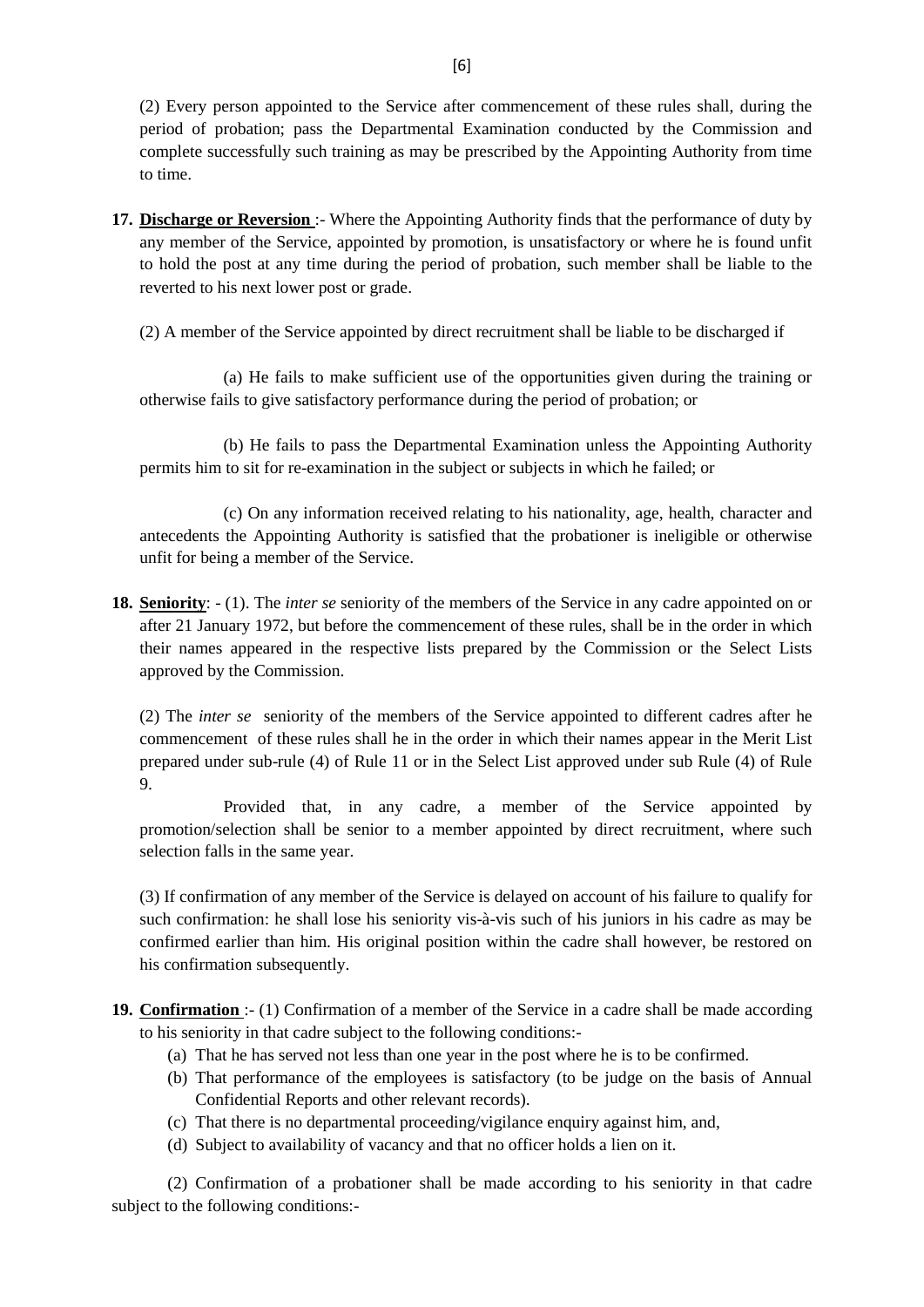- (a) That he has completed the period of probation to the satisfaction of the Appointing Authority.
- (b) That he has passed the Departmental Examination completely and has successfully undergone the training course as may be prescribed by the Appointing Authority, and
- (c) That he is considered otherwise fit for confirmation by the Appointing Authority , and
- (d) Subject to availability of vacancy;

Provided that where a person is not given opportunity to undergo the prescribed

- **20. Gradation List** :- There shall be prepared and published annually an up to date Gradation List as on 1<sup>st</sup> January consisting of the names of all members of the Service, cadre-wise and drawn up in order of seniority and other particulars relating to the date of birth and appointment to the service and such other details relevant to the Service Career shall be also indicated against each name.
- **21. Increment**:- The first increment admissible to a member of the Service shall accrue on the expiry of one year from the date of his joining the post but subsequent increment shall be allowed only on his passing the Departmental Examination completely and on his successfully completion of the Training courses as may be prescribed.

(2) Such persons referred to in sub-rules (1) shall be allowed to draw increment becoming due within the period of two years from the date of commencement of these rules but further increments shall be allowed only on their passing the departmental Examination completely and on successful completion of the training courses prescribed.

(3) The pay of the member of the service on his completion of the period of probation or on passing the Departmental Examination and/or the prescribed Training Course shall be fixed at such a stage as if he had been allowed his usual annual increments due but he shall not be entitled to any arrear in pay on account of withholding of due increments for the period to the date of his passing the Departmental Examination and/or the prescribed training.

(4) The Increment admissible to a member of the Service promoted from one post to another shall accrue on the expiry of such year as admissible under the rules.

- **22. Power of the Governor to dispense with or relax any Rule**:- The Governor is satisfied that the operation of any of the provisions of these rules causes undue hardship in any particular case or result in any particular post or post being left unfilled for want of person (s) proceeding the minimum experience as specified by these rules for promotion to such post (s) may dispense with or relax the requirement of any of these rules to such extent and subject to such conditions as is may be considered necessary for dealing with the case in a just and equitable manner, or, for meeting the exigencies for public interest.
- **23. Interpretation**:- If any question arises relating to the interpretation of these rules, the decision of the Government in the Elections Department with the approval of the Personnel & A.R. (A) Department shall be final.
- **24. Repeal and Saving** :- All Rules, Orders or Notifications corresponding to and in force immediately before the commencement of these Rules are hereby repealed: